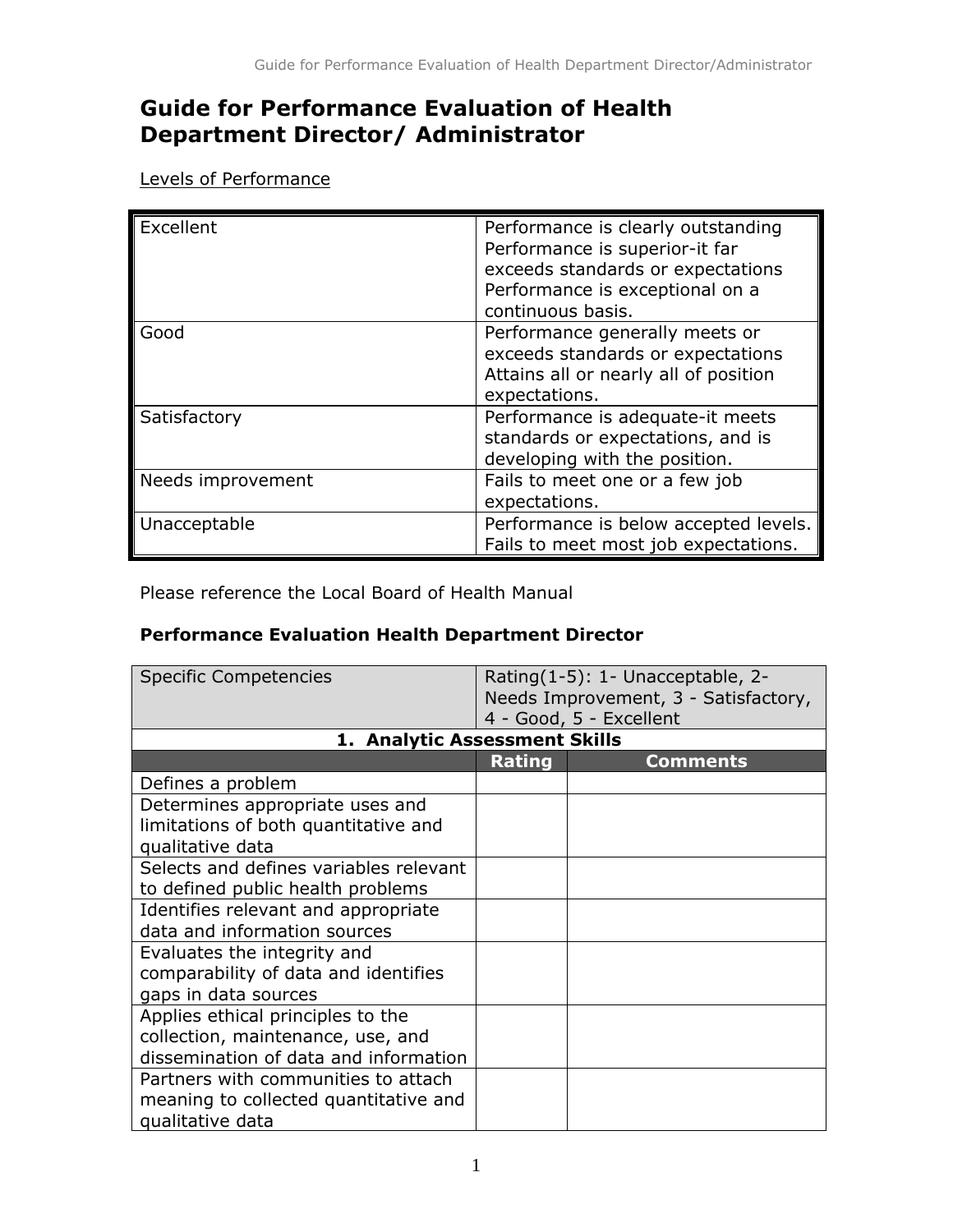| Makes relevant inferences from<br>quantitative and qualitative data                                                                |  |
|------------------------------------------------------------------------------------------------------------------------------------|--|
| Obtains and interprets information<br>regarding risks and benefits to the<br>community                                             |  |
| Applies data collection processes,<br>information technology applications,<br>and computer systems<br>storage/retrieval strategies |  |
| Recognizes how the data illuminates<br>ethical, political, scientific, economic,<br>and overall public health issues               |  |
| <b>Total rating score</b>                                                                                                          |  |

| <b>Specific Competencies</b>                        | Rating(1-5): 1- Unacceptable, 2 -<br>Needs Improvement, 3 - Satisfactory,<br>4 - Good, 5 - Excellent |  |
|-----------------------------------------------------|------------------------------------------------------------------------------------------------------|--|
|                                                     | <b>Rating</b><br><b>Comments</b>                                                                     |  |
| 2. Policy Development/Program Planning              |                                                                                                      |  |
| Collects, summarizes, and interprets                |                                                                                                      |  |
| information relevant to an issue                    |                                                                                                      |  |
| States policy options and writes clear              |                                                                                                      |  |
| and concise policy statements                       |                                                                                                      |  |
| Identifies, interprets, and implements              |                                                                                                      |  |
| public health laws, regulations, and                |                                                                                                      |  |
| policies related to specific programs               |                                                                                                      |  |
| Articulates the health, fiscal,                     |                                                                                                      |  |
| administrative, legal, social, and                  |                                                                                                      |  |
| political implications of each policy               |                                                                                                      |  |
| option                                              |                                                                                                      |  |
| States the feasibility and expected                 |                                                                                                      |  |
| outcomes of each policy option                      |                                                                                                      |  |
| Utilizes current techniques in decision             |                                                                                                      |  |
| analysis and health planning                        |                                                                                                      |  |
| Decides on the appropriate course of                |                                                                                                      |  |
| action                                              |                                                                                                      |  |
| Develops a plan to implement policy,                |                                                                                                      |  |
| including goals, outcome and process                |                                                                                                      |  |
| objectives, and implementation steps                |                                                                                                      |  |
| Translates policy into organizational               |                                                                                                      |  |
| plans, structures, and programs                     |                                                                                                      |  |
| Prepares and implements emergency<br>response plans |                                                                                                      |  |
| Develops mechanisms to monitor and                  |                                                                                                      |  |
| evaluate programs for their                         |                                                                                                      |  |
| effectiveness and quality                           |                                                                                                      |  |
|                                                     |                                                                                                      |  |
| <b>Total rating score</b>                           |                                                                                                      |  |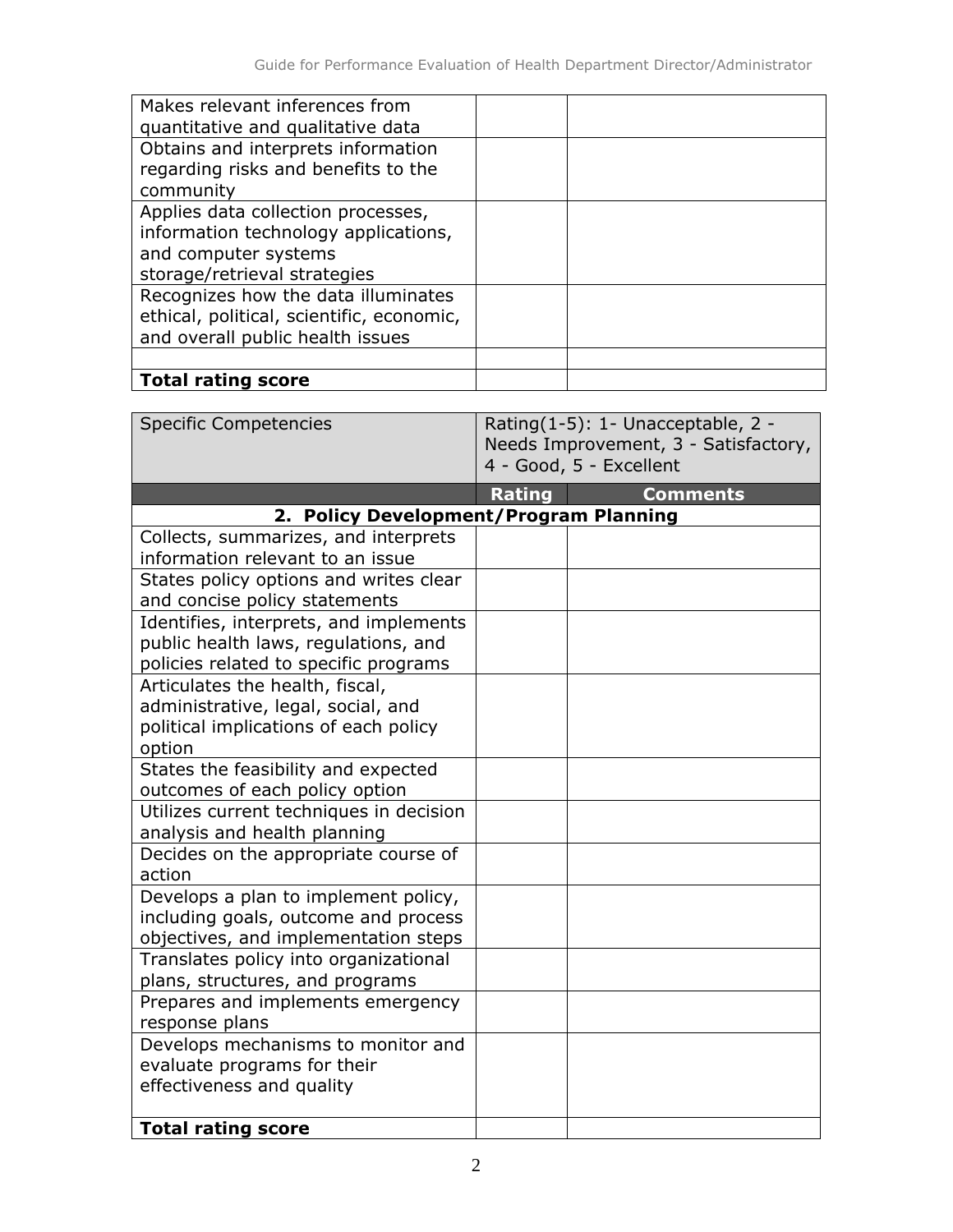| <b>Specific Competencies</b>         | Rating(1-5): 1- Unacceptable, 2 -<br>Needs Improvement, 3 - Satisfactory,<br>4 - Good, 5 - Excellent |                 |
|--------------------------------------|------------------------------------------------------------------------------------------------------|-----------------|
|                                      | Rating                                                                                               | <b>Comments</b> |
|                                      | 3. Communication                                                                                     |                 |
| Communicates effectively both in     |                                                                                                      |                 |
| writing and orally, or in other ways |                                                                                                      |                 |
| Solicits input from individuals and  |                                                                                                      |                 |
| organizations                        |                                                                                                      |                 |
| Advocates for public health programs |                                                                                                      |                 |
| and resources                        |                                                                                                      |                 |
| Leads and participates in groups to  |                                                                                                      |                 |
| address specific issues              |                                                                                                      |                 |
| Uses the media, advanced             |                                                                                                      |                 |
| technologies, and community          |                                                                                                      |                 |
| networks to communicate information  |                                                                                                      |                 |
| Effectively presents accurate        |                                                                                                      |                 |
| demographic, statistical,            |                                                                                                      |                 |
| programmatic, and scientific         |                                                                                                      |                 |
| information for professional and lay |                                                                                                      |                 |
| audiences                            |                                                                                                      |                 |
| <b>Attitudes</b>                     |                                                                                                      |                 |
| Listens to others in an unbiased     |                                                                                                      |                 |
| manner, respects points of view of   |                                                                                                      |                 |
| others, and promotes the expression  |                                                                                                      |                 |
| of diverse opinions and perspectives |                                                                                                      |                 |
| <b>Total rating score</b>            |                                                                                                      |                 |

| <b>Specific Competencies</b>                                                                                                                                                                                                                                                  | Rating(1-5): 1- Unacceptable, 2 -<br>Needs Improvement, 3 - Satisfactory,<br>4 - Good, 5 - Excellent |                 |
|-------------------------------------------------------------------------------------------------------------------------------------------------------------------------------------------------------------------------------------------------------------------------------|------------------------------------------------------------------------------------------------------|-----------------|
|                                                                                                                                                                                                                                                                               | <b>Rating</b>                                                                                        | <b>Comments</b> |
| 4. Cultural Competency                                                                                                                                                                                                                                                        |                                                                                                      |                 |
| Utilizes appropriate methods for<br>interacting sensitively, effectively,<br>and professionally with persons from<br>diverse cultural, socioeconomic,<br>educational, racial, ethnic and<br>professional backgrounds, and<br>persons of all ages and lifestyle<br>preferences |                                                                                                      |                 |
| Identifies the role of cultural, social,<br>and behavioral factors in determining<br>the delivery of public health services                                                                                                                                                   |                                                                                                      |                 |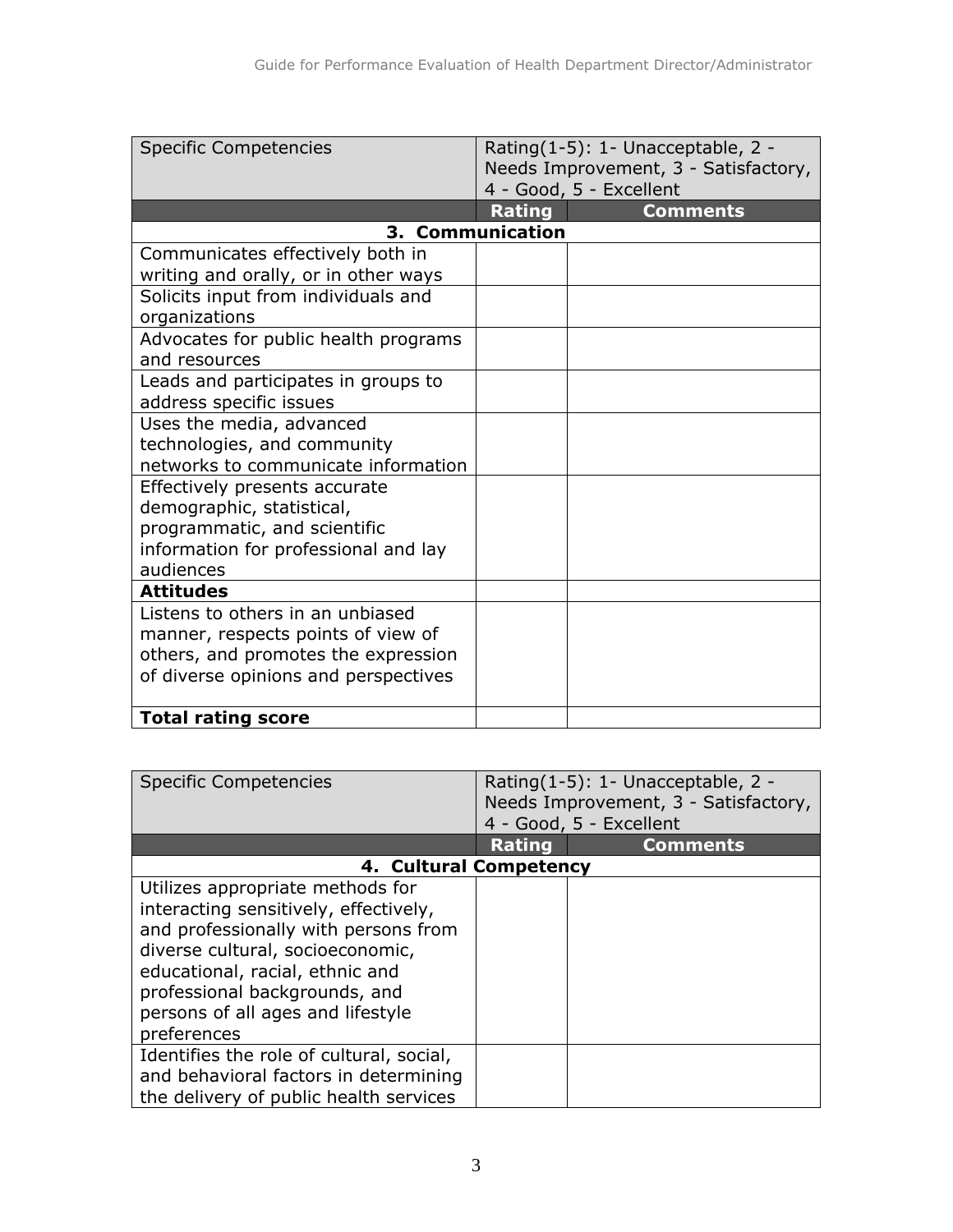| Develops and adapts approaches to<br>problems that take into account<br>cultural differences |  |
|----------------------------------------------------------------------------------------------|--|
| <b>Attitudes</b>                                                                             |  |
| Understands the dynamic forces                                                               |  |
| contributing to cultural diversity                                                           |  |
| Understands the importance of a                                                              |  |
| diverse public health workforce                                                              |  |
| <b>Total rating score</b>                                                                    |  |

| <b>Specific Competencies</b>          | Rating(1-5): 1- Unacceptable, 2 -<br>Needs Improvement, 3 - Satisfactory,<br>4 - Good, 5 - Excellent |  |
|---------------------------------------|------------------------------------------------------------------------------------------------------|--|
|                                       | Rating<br><b>Comments</b>                                                                            |  |
|                                       | <b>5. Community Dimensions of Practice Skills</b>                                                    |  |
| Establishes and maintains linkages    |                                                                                                      |  |
| with key stakeholders                 |                                                                                                      |  |
| Utilizes leadership, team building,   |                                                                                                      |  |
| negotiation, and conflict resolution  |                                                                                                      |  |
| skills to build community             |                                                                                                      |  |
| partnerships                          |                                                                                                      |  |
| Collaborates with community           |                                                                                                      |  |
| partners to promote the health of the |                                                                                                      |  |
| population                            |                                                                                                      |  |
| Identifies how public and private     |                                                                                                      |  |
| organizations operate within a        |                                                                                                      |  |
| community                             |                                                                                                      |  |
| Accomplishes effective community      |                                                                                                      |  |
| engagements                           |                                                                                                      |  |
| Identifies community assets and       |                                                                                                      |  |
| available resources                   |                                                                                                      |  |
| Develops, implements, and evaluates   |                                                                                                      |  |
| a community public health             |                                                                                                      |  |
| assessment                            |                                                                                                      |  |
| Describes the role of government in   |                                                                                                      |  |
| the delivery of community health      |                                                                                                      |  |
| services                              |                                                                                                      |  |
| <b>Total rating score</b>             |                                                                                                      |  |

| <b>Specific Competencies</b>           | Rating(1-5): 1- Unacceptable, 2-<br>Needs Improvement, 3- Satisfactory,<br>4 - Good, 5 - Excellent |                 |
|----------------------------------------|----------------------------------------------------------------------------------------------------|-----------------|
|                                        | Rating                                                                                             | <b>Comments</b> |
| 6. Basic Public Health Sciences        |                                                                                                    |                 |
| Identifies the individual's and        |                                                                                                    |                 |
| organization's responsibilities within |                                                                                                    |                 |
| the context of the Essential Public    |                                                                                                    |                 |
| Health Services and core functions     |                                                                                                    |                 |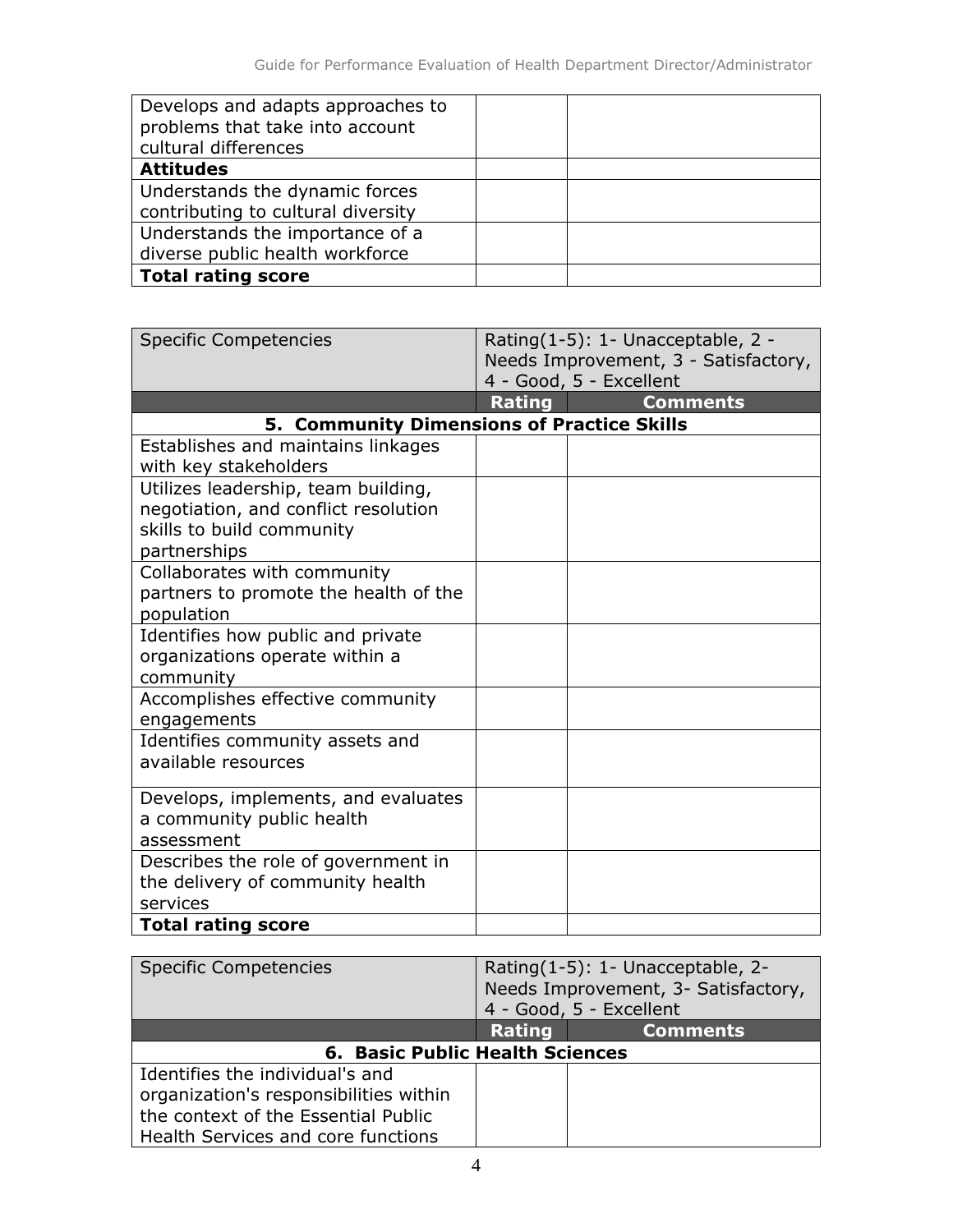| Defines, assesses, and understands      |  |
|-----------------------------------------|--|
| the health status of populations,       |  |
| determinants of health and illness,     |  |
| factors contributing to health          |  |
| promotion and disease prevention,       |  |
| and factors influencing the use of      |  |
| health services                         |  |
| Understands the historical              |  |
| development, structure, and             |  |
| interaction of public health and health |  |
| care systems                            |  |
| Identifies and applies basic research   |  |
| methods used in public health           |  |
| Applies the basic public health         |  |
| sciences including behavioral and       |  |
| social sciences, biostatistics,         |  |
| epidemiology, environmental public      |  |
| health, and prevention of chronic and   |  |
| infectious diseases and injuries        |  |
| Identifies and retrieves current        |  |
| relevant scientific evidence            |  |
| Identifies the limitations of research  |  |
| and the importance of observations      |  |
| and interrelationships                  |  |
| <b>Attitudes</b>                        |  |
| Develops a lifelong commitment to       |  |
| rigorous critical thinking              |  |
|                                         |  |
| <b>Total rating score</b>               |  |
|                                         |  |

| <b>Specific Competencies</b>                                                                                                           | Rating(1-5): 1- Unacceptable, 2-<br>Needs Improvement, 3- Satisfactory,<br>4 - Good, 5 - Excellent |  |
|----------------------------------------------------------------------------------------------------------------------------------------|----------------------------------------------------------------------------------------------------|--|
|                                                                                                                                        | 7. Financial Planning and Management                                                               |  |
| Develops and presents a budget                                                                                                         |                                                                                                    |  |
| Manages programs within budget<br>constraints                                                                                          |                                                                                                    |  |
| Applies budget processes                                                                                                               |                                                                                                    |  |
| Develops strategies for determining<br>budget priorities                                                                               |                                                                                                    |  |
| Monitors program performance                                                                                                           |                                                                                                    |  |
| Prepares proposals for funding from<br>external sources                                                                                |                                                                                                    |  |
| Applies basic human relations skills<br>to the management of organizations,<br>motivation of personnel, and<br>resolution of conflicts |                                                                                                    |  |